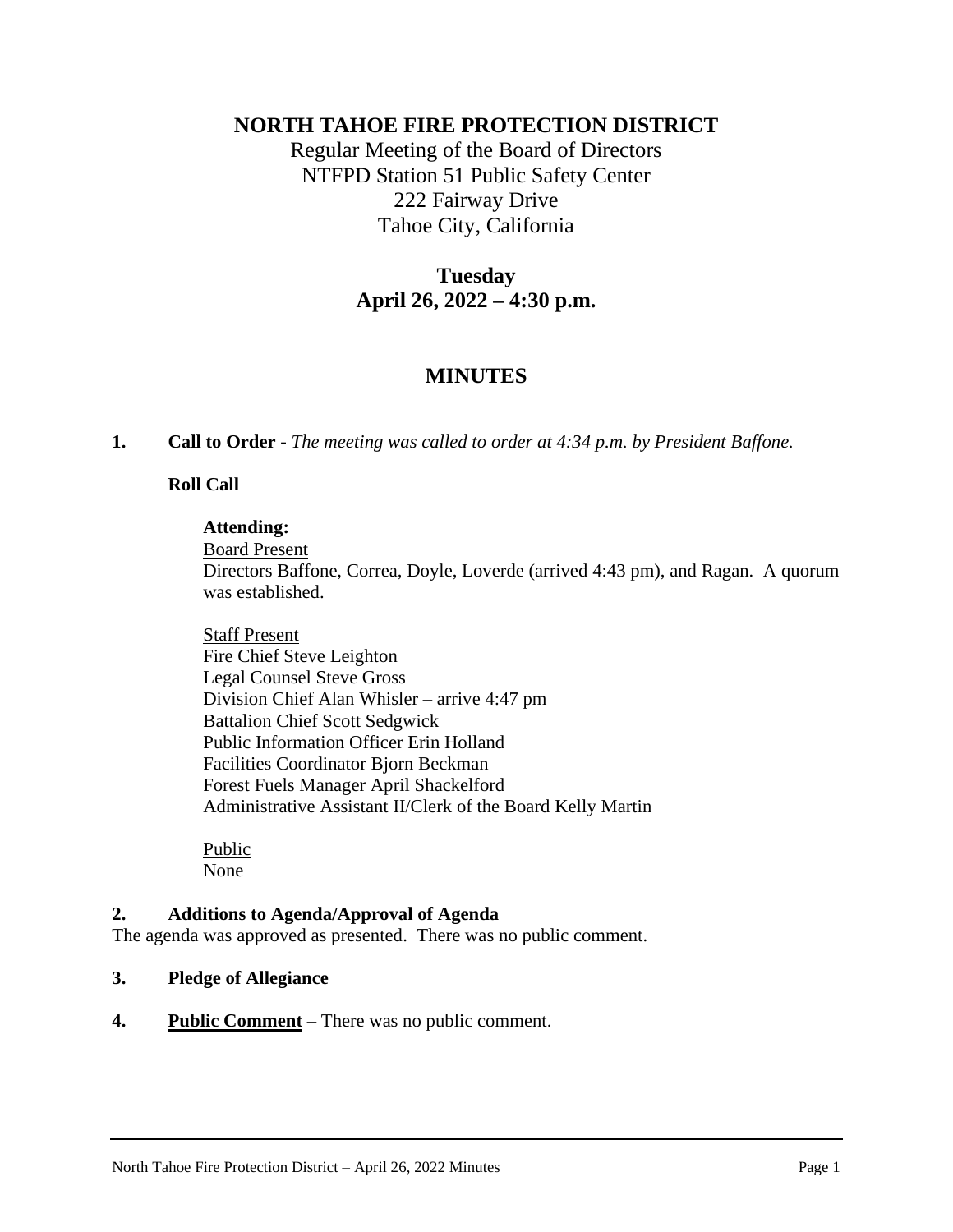**5. [Consider Resolution 08-2022 proclaiming a local emergency, ratifying the](https://35dc295f-092e-4358-bcfa-5d29ab8efcc8.usrfiles.com/ugd/35dc29_5c176132f2624a87999a7bb9434c85d7.pdf)  [proclamation of a state of emergency issued March 4, 2020, and authorizing remote](https://35dc295f-092e-4358-bcfa-5d29ab8efcc8.usrfiles.com/ugd/35dc29_5c176132f2624a87999a7bb9434c85d7.pdf)  [teleconference meetings of the legislative bodies of North Tahoe Fire Protection](https://35dc295f-092e-4358-bcfa-5d29ab8efcc8.usrfiles.com/ugd/35dc29_5c176132f2624a87999a7bb9434c85d7.pdf)  [District for the period April 26-May 25, 2022 pursuant to Brown Act provisions](https://35dc295f-092e-4358-bcfa-5d29ab8efcc8.usrfiles.com/ugd/35dc29_5c176132f2624a87999a7bb9434c85d7.pdf)** This is a housekeeping item. Resolution 08-2022 is necessary in order for the District to keep

the option open of conducting remote teleconference meetings during the pandemic. Even though the April meeting is in person, this resolution will allow the May meeting to be held virtually, if necessary.

Chief Leighton suggested passing the resolution, which allows the Board the option to either meet virtually or in person. The decision and notification to the Board will be made two weeks before the May meeting. Attorney Gross advised the Board that no debate has taken place yet to rescind the proclamation, and the law enacted to implement the proclamation goes until January 1, 2024. The ability to hold virtual meetings like this is only in effect while the proclamation is active. If in the future we decide that we need to meet virtually again, it's a good idea to pass this resolution. Each resolution is good for 30 days.

There was no public comment. There was a discussion between Board and staff.

*Upon motion by Director Ragan, seconded by Director Doyle, the Board approved Resolution 08-2022 Proclaiming a Local Emergency, Ratifying the Proclamation of a State of Emergency issued on March 4, 2020, and Authorizing Remote Teleconference Meetings of the Legislative Bodies of North Tahoe Fire Protection District for the Period April 26-May 25, 2022 Pursuant to Brown Act Provisions. A roll call vote was taken. The vote was five in favor:*

| Directors Baffone, Correa, Doyle, Loverde, and Ragan |
|------------------------------------------------------|
| <b>None</b>                                          |
| <i>None</i>                                          |
| <i>None</i>                                          |
|                                                      |

**6. [Approval of Minutes from the regular Board meeting held March 22, 2022](https://35dc295f-092e-4358-bcfa-5d29ab8efcc8.usrfiles.com/ugd/35dc29_cd8db80c78464f5f839e1b82d6f437d0.pdf)** No change was requested from the Board. There was no comment from the public.

*Upon motion by Director Correa, seconded by Director Ragan, the Board approved the Minutes from the Regular Board meeting held March 22, 2022. A roll call vote was taken. The vote was five in favor:*

| Ayes:    | Directors Baffone, Correa, Doyle, Loverde, and Ragan |
|----------|------------------------------------------------------|
| Noes:    | <b>None</b>                                          |
| Abstain: | <i>None</i>                                          |
| Absent:  | <b>None</b>                                          |

## **7. Correspondence**

President Baffone recognized Erin Holland who received a thank you note from the American Association of University Women (AAUW) for her comprehensive presentation to their group.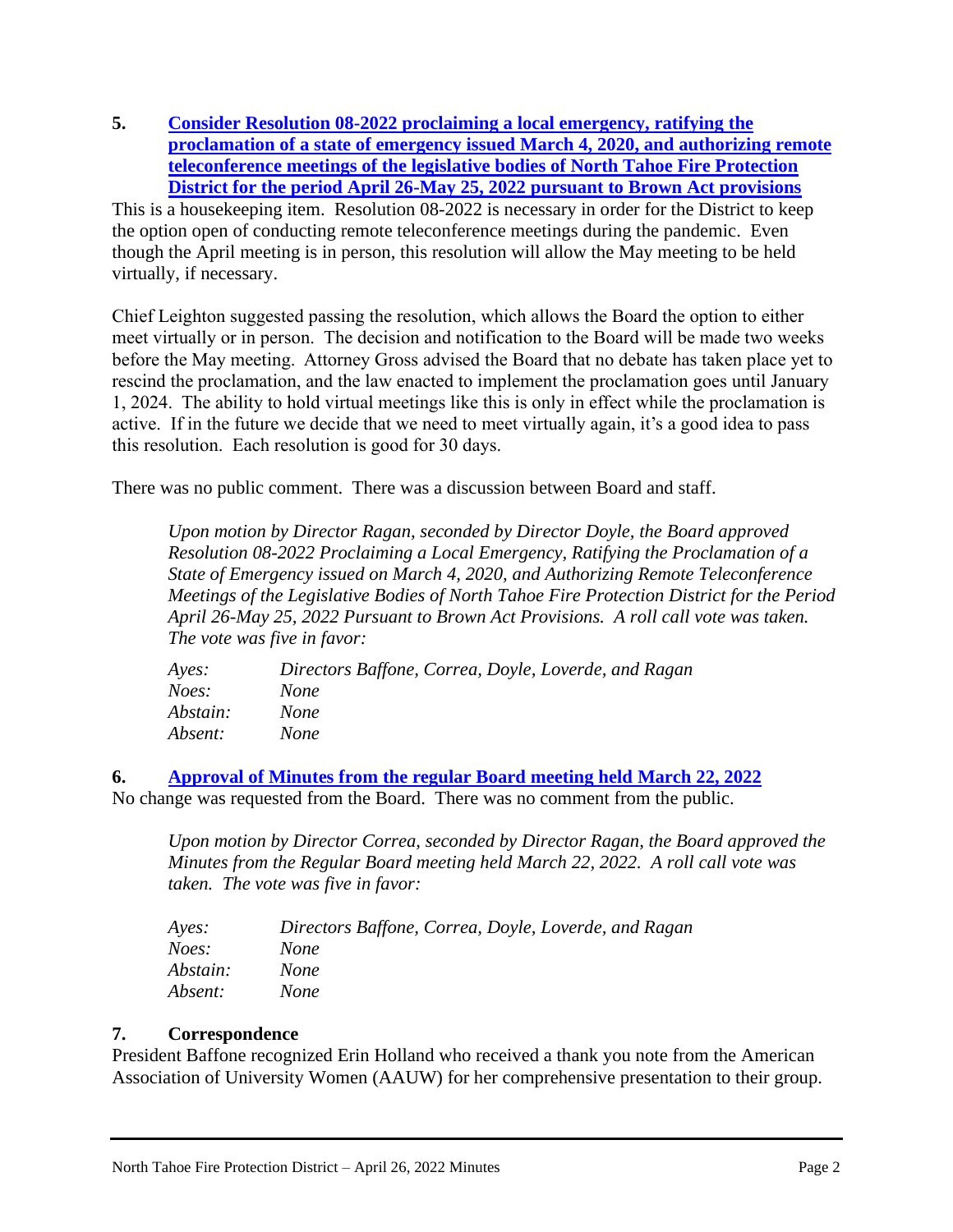Erin stated that one of the attendees has since joined the Firewise Communities.

The Board commended Erin on an outstanding job. There was no comment from the public.

### **8. [Consider Resolution 09–2022 requesting tax collection services](https://35dc295f-092e-4358-bcfa-5d29ab8efcc8.usrfiles.com/ugd/35dc29_c15bb32c22af4b8cbe2c2e0013e028c1.pdf)**

This Resolution is presented to the Board annually to authorize direct charges be placed on the tax roll. The intent of the Resolution is to specify each party's responsibility regarding the collection of special taxes, fees, and assessments as required by Proposition 218.

The Board of Directors is required to adopt Resolution 09–2022 in order for Placer County to collect our Special Tax and Fire Suppression Assessment. Normal fees are charged for these services.

There was no public comment. There was a discussion between Board and staff.

*Upon motion by Director Doyle, seconded by Director Ragan, the Board adopted Resolution 09-2022 authorizing Placer County to conduct tax collection services for NTFPD by the following roll call vote:*

| AYES:           | Directors Baffone, Correa, Doyle, Loverde, and Ragan |
|-----------------|------------------------------------------------------|
| <i>NOES:</i>    | <i>None</i>                                          |
| ABSENT:         | <i>None</i>                                          |
| <i>ABSTAIN:</i> | None.                                                |

### **9. [Consider Resolution 10–2022 requesting Placer County to conduct election services](https://35dc295f-092e-4358-bcfa-5d29ab8efcc8.usrfiles.com/ugd/35dc29_40aa610a5f8e460ba8e3c370cbab78c9.pdf)  [in November 2022](https://35dc295f-092e-4358-bcfa-5d29ab8efcc8.usrfiles.com/ugd/35dc29_40aa610a5f8e460ba8e3c370cbab78c9.pdf)**

Chief Leighton explained that this is the best way to handle elections. Placer County is requested to conduct election services on behalf of the North Tahoe Fire Protection District whenever Board seats are up for election on even years. District seats #2 (Doyle) and #4 (Ragan) are scheduled for election in November 2022. This is the normal four-year cycle. No other items are scheduled on behalf of the District for the election.

Adopting this resolution is a legal requirement. Fees will be budgeted for this expense. You may visit<https://www.placerelections.com/running-for-office.aspx> for additional information.

There was no Board comment. There was no public comment.

*Upon motion by Director Correa, seconded by Director Loverde, the Board approved Resolution 10-2022 which will allow any Placer County to conduct election services in November 2022. The vote was five in favor:*

| Ayes:    | Directors Baffone, Correa, Doyle, Loverde, and Ragan |
|----------|------------------------------------------------------|
| Noes:    | <i>None</i>                                          |
| Abstain: | <i>None</i>                                          |
| Absent:  | <i>None</i>                                          |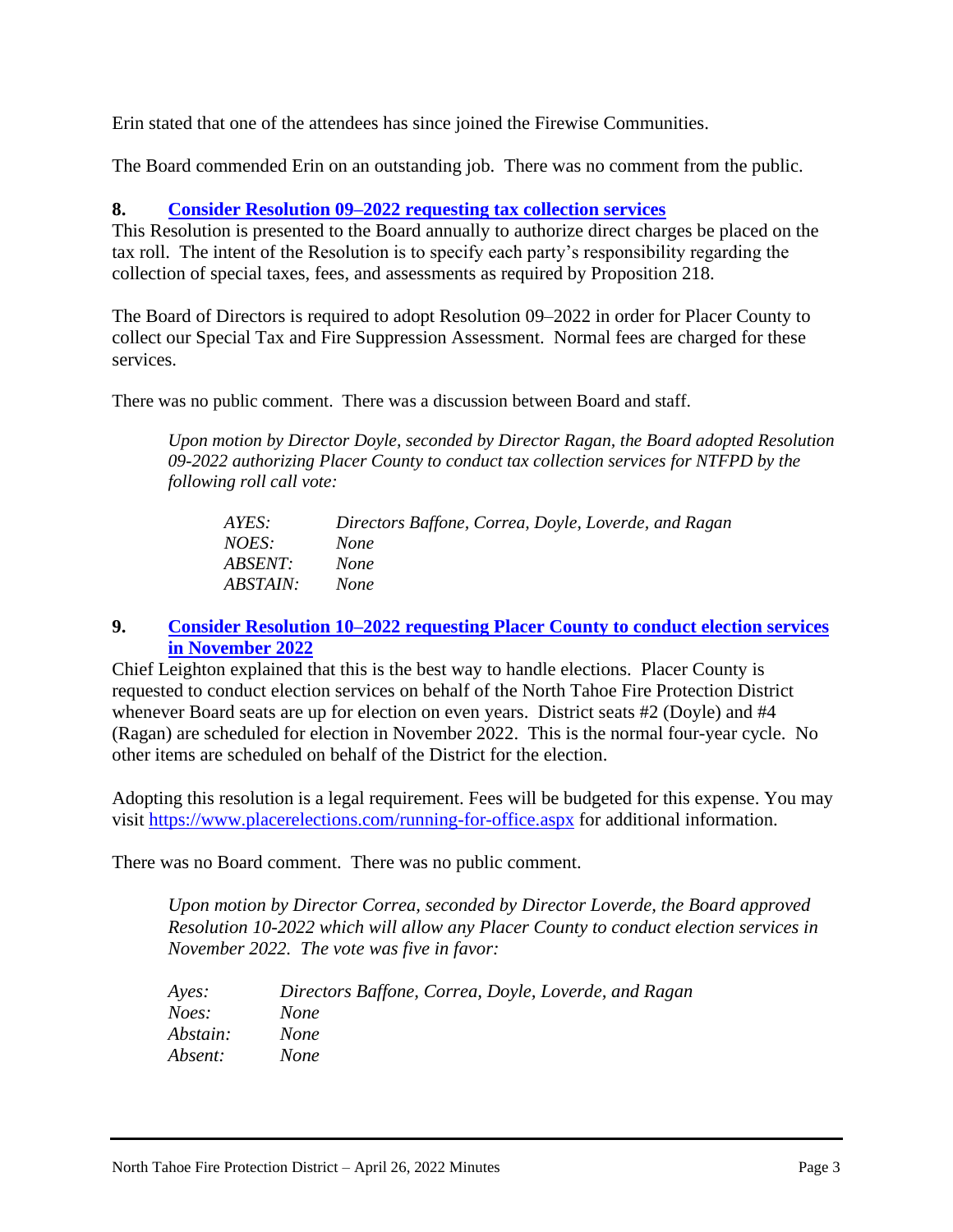## **10. [Placer County Local Agency Formation Commission call for nomination –](https://35dc295f-092e-4358-bcfa-5d29ab8efcc8.usrfiles.com/ugd/35dc29_6dffd40efd0942689252f09614be983e.pdf) special [district representative](https://35dc295f-092e-4358-bcfa-5d29ab8efcc8.usrfiles.com/ugd/35dc29_6dffd40efd0942689252f09614be983e.pdf)**

The Placer County Local Agency Formation Commission (LAFCO) has opened the nomination period for a regular Special District representative seat to serve a four-year term, beginning no sooner than May 1, 2022, and ending May, 2026.

Nominations must be submitted in writing to Placer County LAFCO by 5:00 p.m. on Monday, May 2, 2022.

Upon the closing of the nomination period, LAFCO staff will prepare and mail a ballot to each Special District with voting instructions. Ballots will be due thirty (30) days after mailing.

Director Ragan would like to be considered for nomination.

There was a discussion between Board and staff. There was no public comment.

*Upon motion by Director Baffone, seconded by Director Correa, the Board nominated Luke Ragan as the Special District representative from North Tahoe Fire Protection District for the ballot to serve on the Placer County Local Agency Formation Commission by the following roll call vote:*

| AYES:           | Directors Baffone, Correa, Doyle, Loverde, and Ragan |
|-----------------|------------------------------------------------------|
| NOES:           | <i>None</i>                                          |
| <i>ABSENT:</i>  | None                                                 |
| <i>ABSTAIN:</i> | None.                                                |

## **11. [Future Planning with Meeks Bay Fire](https://35dc295f-092e-4358-bcfa-5d29ab8efcc8.usrfiles.com/ugd/35dc29_79295b8b1afe4f98848aa7aa140be914.pdf)**

Chief Leighton updated the Board regarding the progress of the LAFCO process, and he thanked Director Eason, who is on vacation this week, for her participation in the process.

Nothing much has changed since last meeting. The minutes from last month were comprehensive. El Dorado County LAFCO is expected to adopt the MSR document at its meeting tomorrow night. AP Triton, who is also conducting the ambulance study, expects to complete their fiscal impact study in 60-90 days. Placer LAFCO is paying for the entire study, which will cost less than \$10,000. Lastly, Chief Leighton stated that he wants to make sure that neither district is hurt in the process, which also aligns with Placer LAFCO's goals. He also stated that staff is taking their time to make sure they acquire the needed information for the Board to make an informed decision.

Attorney Gross reminded the Board that if LAFCO looks at the fiscal analysis, and if we merge right now, they might recommend the District look at another funding source. They are protective in that they won't let the annexation happen if there are any issues; however, they won't provide a way to make a merger work.

There was no public comment.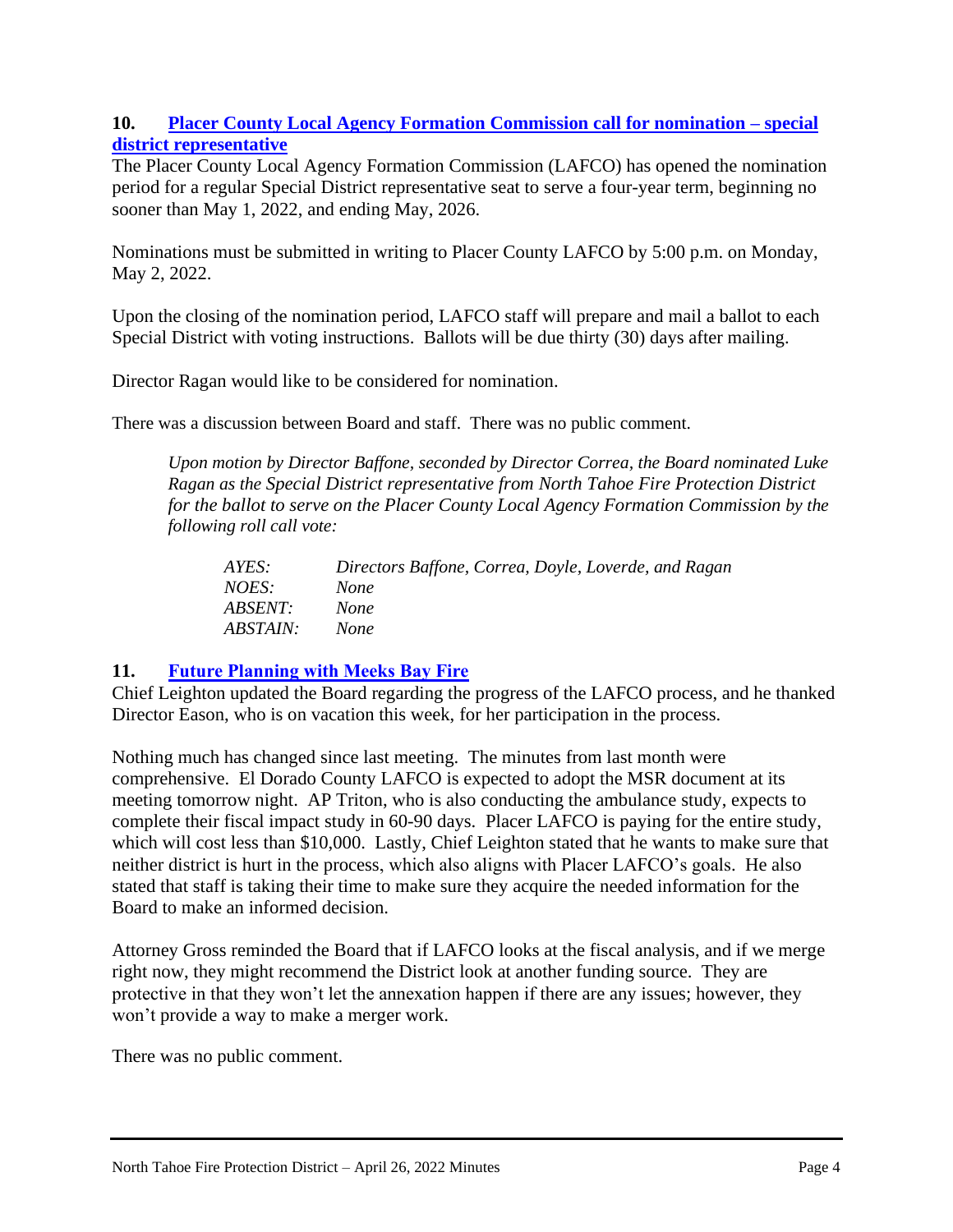# **12. [Consider Resolution 11-2022 opposing Initiative #21-0042A1](https://35dc295f-092e-4358-bcfa-5d29ab8efcc8.usrfiles.com/ugd/35dc29_1d47aeb0f26b446fa605183d13a9e56c.pdf)**

This Resolution is being requested by California Special Districts Association ("CSDA") and calls for special districts to oppose Initiative #21-0042A1 which limits the ability of voters and state and local governments to raise revenues for government services (the "Initiative"). Adopting this Resolution would allow us the ability to raise revenues for government services by way of election.

There was a discussion between Board and staff. There was no public comment.

*Upon motion by Director Ragan, seconded by Director Baffone, the Board approved Resolution 11-2022 opposing Initiative #21-0042A1 which limits the ability of voters and state and local governments to raise revenues for government services. The vote was four in favor:*

| Ayes:    | Directors Baffone, Correa, Loverde, and Ragan |
|----------|-----------------------------------------------|
| Noes:    | <i>None</i>                                   |
| Abstain: | Director Doyle                                |
| Absent:  | <i>None</i>                                   |

### **13. [Update regarding ambulance service along the Highway 89 corridor](https://35dc295f-092e-4358-bcfa-5d29ab8efcc8.usrfiles.com/ugd/35dc29_50e27eed0a0c4314ae8f86a0535f85b6.pdf)**

Chief Leighton updated the Board regarding the AP Triton ambulance study. There has been no change since last month. An initial draft was sent to the Chiefs last week. It is about 40% complete and includes sections on current conditions and deployment analysis. We don't have the main substance of the study, which includes the recommendations. Members of staff have reviewed and updated the portions of the study that were received so far. We want to make sure the study looks at unit utilization hours. In our initial read of the draft document, it indicated the system could be fragile at times, but there are no analytics to prove it's fragile. AP Triton wants to meet with the Chiefs in the next week or so to discuss the study further.

Chief Whisler thanked the Board and Fire Chief for making it possible for all engines to be ALS engines. Now, there is no need to always move ambulances because an ALS engine can be used. It is very beneficial because now there is always an ALS apparatus available.

There was a discussion between Board and staff. There was no public comment.

### **14. [Finance Report](https://35dc295f-092e-4358-bcfa-5d29ab8efcc8.usrfiles.com/ugd/35dc29_2106d8099a664638b01d8ce489aa09bd.pdf)**

- 14.1 [Purchases Journal](https://35dc295f-092e-4358-bcfa-5d29ab8efcc8.usrfiles.com/ugd/35dc29_9574471e761d49fb9cd1d7b2067fc3bd.pdf)
- 14.2 [Breakdown of CalCard purchases](https://35dc295f-092e-4358-bcfa-5d29ab8efcc8.usrfiles.com/ugd/35dc29_500d5a2045e149c4a87ccfbccb821e21.pdf)
- 14.3 [Gross payroll totals](https://35dc295f-092e-4358-bcfa-5d29ab8efcc8.usrfiles.com/ugd/35dc29_c1e8ecb5411a4f21a104fdc311f1aff9.pdf)
- 14.4 [Account Detail Report](https://35dc295f-092e-4358-bcfa-5d29ab8efcc8.usrfiles.com/ugd/35dc29_ebf4dc3566c648b29e88444abec40da3.pdf)

Chief Leighton explained that Director Eason is on vacation this week, but she provided her reports before she left. The Chief and Director Eason specifically went over the bank register and CalCards. If the Directors have any questions, the Chief is able to provide answers.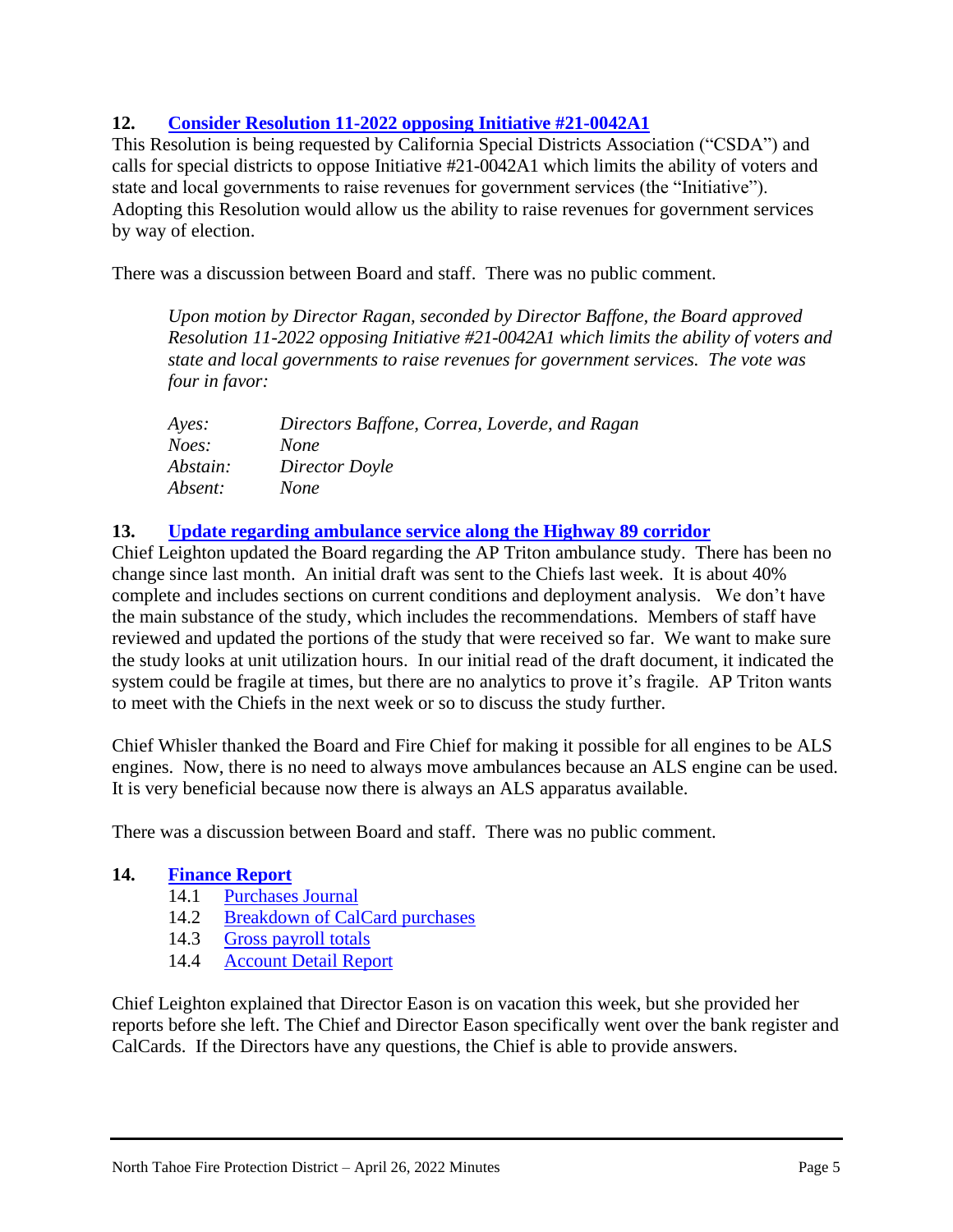Regarding the Administrative Division, her report states that March remained steady. The focus during this month was on the reorganization of this division and the possible hiring of an additional employee to fill the vacancy from the November retirement of Shawn Crawford, who was the last remaining employee for the Meeks Bay Fire Protection District. The position was posted as an internal and external hiring opportunity.

All of the Form 700 filers submitted their forms to Placer County before the deadline this fiscal year, which is greatly appreciated by staff.

The preliminary budget process began for 2022/2023, and she is preparing for some of the year end deadlines that are just around the corner.

Regarding the Finance Division, Director Eason's report states that in March 2022, we received a total of \$614,827 in revenue in the Plumas Account and \$165,790 in revenue in the Placer County Treasury account. As of March 31, 2022, our revenue total is \$10,692,227, which accounts for 58.8% of our 2021/2022 approved revenue budget of \$18,179,972. We will receive our next property tax allocation from the County in April, which will account for an additional 40% of our apportionment. As a comparison, in March 2021, we received a total of \$943,147 in revenue in the Plumas Account and \$191,884 in revenue in the Placer County Treasury account. As of March 31, 2021, our revenue totaled \$10,336,297, which accounted for 60.3% of our 2020/2021 approved revenue budget of \$17,149,063. The updated March 31, 2021, revenue total also included the Placer County Treasury February revenue of \$133,181 that we were unable to include in the February report due to County posting errors.

Regarding expenses, Director Eason's report states that, in March 2022, our expenses totaled \$1,080,614. Our year-to-date expenses as of March 31, 2022, total \$12,727,102, which accounts for 70.0% of our 2021/2022 approved expense budget of \$18,179,972. As a comparison, in March 2021, our monthly expenses totaled \$996,170. Our year-to-date expenses as of March 31, 2021, totaled \$12,504,995, which accounted for 72.9% of our 2020/2021 approved expense budget of \$17,149,063.

Chief Leighton stated that the amount spent for gas is still within our budget. Mechanic Parle has put in a request to increase it for next year's budget.

There was a discussion between the Board and staff. There was no public comment.

*Upon motion by Director Doyle, seconded by Director Ragan, the Board approved the finance report dated April 26, 2022 and the supporting Items 14.1-14.4, as presented. A roll call vote was taken. The vote was five in favor:*

| Ayes:    | Directors Baffone, Correa, Doyle, Loverde, and Ragan |
|----------|------------------------------------------------------|
| Noes:    | <i>None</i>                                          |
| Abstain: | <b>None</b>                                          |
| Absent:  | <i>None</i>                                          |

- **15. Staff Reports**
	- 15.1 [Fire Chief](https://35dc295f-092e-4358-bcfa-5d29ab8efcc8.usrfiles.com/ugd/35dc29_e6825cc528414f97b91edd052afb1979.pdf)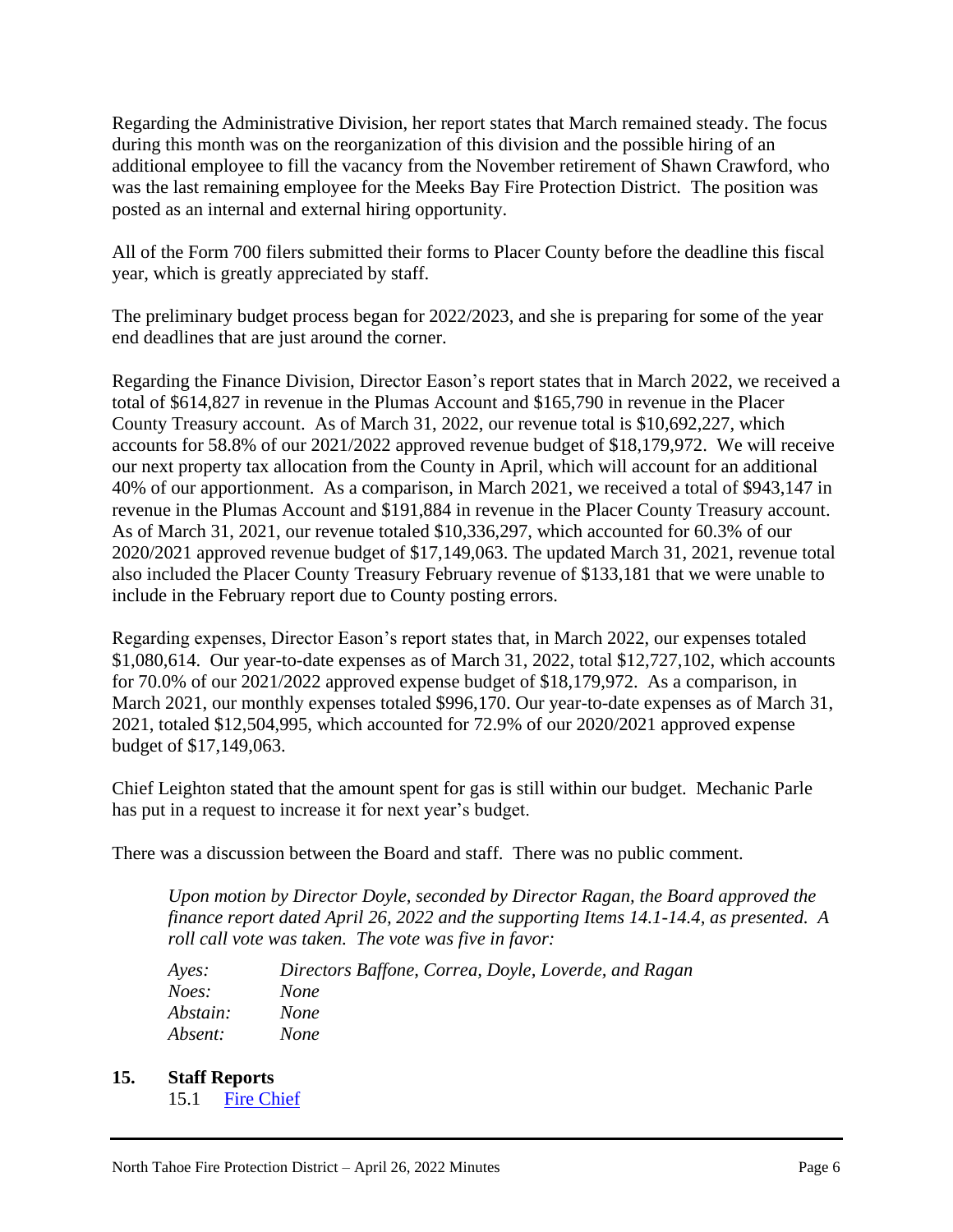- 15.2 Division Chief [Operations / Training](https://35dc295f-092e-4358-bcfa-5d29ab8efcc8.usrfiles.com/ugd/35dc29_730dead531614ba9ace083199573cc43.pdf)
- 15.3 [Fire Marshal](https://35dc295f-092e-4358-bcfa-5d29ab8efcc8.usrfiles.com/ugd/35dc29_e0deea8141a049f0bc93cd8b5d84adbc.pdf) / [PIO](https://35dc295f-092e-4358-bcfa-5d29ab8efcc8.usrfiles.com/ugd/35dc29_0703900578be4dd9b3518df9c32aa589.pdf)
- 15.4 A Shift Battalion Chief [Emergency Medical Services](https://35dc295f-092e-4358-bcfa-5d29ab8efcc8.usrfiles.com/ugd/35dc29_6ad5dafcd6ef44efbe48dc52e991e573.pdf)
- 15.5 [B Shift Battalion Chief -](https://35dc295f-092e-4358-bcfa-5d29ab8efcc8.usrfiles.com/ugd/35dc29_9a2623aa8d6b4fab80cead7ab3e303a6.pdf) Safety
- 15.6 [C Shift Battalion Chief -](https://35dc295f-092e-4358-bcfa-5d29ab8efcc8.usrfiles.com/ugd/35dc29_f7cd6b558eec4f0aab38dec1ab32f9c5.pdf) Logistics

Staff reports were reviewed and no action was taken.

There was a discussion between Board and staff. There was no public comment.

## **16. Next Board Meeting and Other Important Dates**

- ➢ *May 24, 2022 – regular Board meeting*
- ➢ *June 28, 2022 – regular Board meeting*
- ➢ *July 18, 2022 – candidate filing period begins for Directors Doyle and Ragan*

There was no Board or public comment.

### **17. Board Comments/Information Items**

Chief Leighton stated that he attended the El Dorado County Board of Supervisors meeting yesterday where North Tahoe Fire received \$403,000 in El Dorado County TOT funds purchase a rescue-type apparatus.

Several Board members stated that it was great to meet in person.

President Baffone announced the closed session would begin after the public and staff were out of the room.

### **Closed session began at 6:15 p.m.**

**18. CLOSED SESSION** - Pursuant to Government Code Section 54956.9(d)(2), Significant Exposure to Litigation, One Case

### **Closed session ended at 6:49 p.m. and the open session was re-opened.**

### **19. Report of action taken in closed session**

No action was taken in closed session.

### **20. Consider Resolution No. 12-2022, Pursuant to Government Code Section 21156**

*Upon motion by Director Ragan, seconded by Director Doyle, the Board adopted Resolution No. 12-2022 pursuant to Government Code Section 21156. A roll call vote was taken. The vote was five in favor:*

*Ayes: Directors Baffone, Correa, Doyle, Loverde, and Ragan Noes: None*